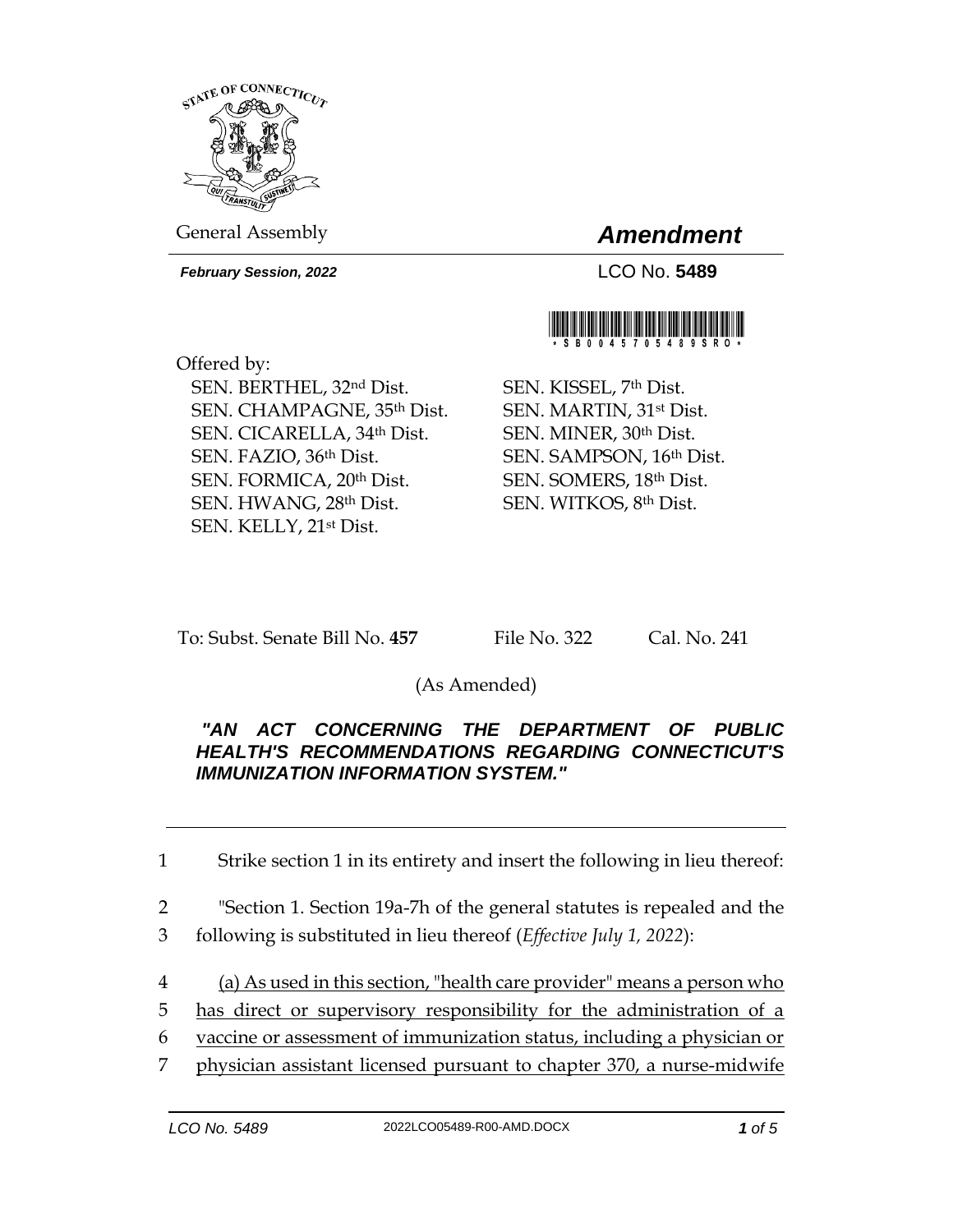licensed pursuant to chapter 377, an advanced practice registered nurse or registered nurse licensed pursuant to chapter 378, a pharmacist licensed pursuant to chapter 400j, or an individual authorized under the

general statutes or federal law to administer a vaccine.

 **[**(a)**]** (b) The Commissioner of Public Health or **[**his**]** the commissioner's designee **[**may, within the limitations of available resources,**]** shall establish and maintain an immunization information system for the purpose of assuring **[**timely childhood**]** vaccine recipient's access to their immunization **[**an ongoing registry of all children who have not begun the first grade of school including all newborns**]** records. The **[**registry**]** immunization information system shall include such information as is necessary to accurately identify a **[**child**]** vaccine recipient and to assess such recipient's current immunization status.

 **[**(b)**]** (c) **[**For purposes of this section, "health care provider" means a person who has direct or supervisory responsibility for the delivery of immunization including licensed physicians, nurse practitioners, nurse midwives, physician assistants and nurses.**]** Each health care provider who has **[**provided health care**]** administered a vaccine to a **[**child listed in the registry**]** person in the state shall report, **[**to**]** in a form and manner prescribed by the commissioner, or the commissioner's designee, **[**sufficient information to identify the child and**]** information, which shall include, but need not be limited to, (1) the name and date of birth of the vaccine recipient, (2) the name and date of each vaccine dose given to **[**that child or**]** the vaccine recipient, (3) any other information deemed necessary by the commissioner, and (4) when appropriate, contraindications or exemptions to administration of each vaccine dose. **[**Reports shall be made by such means determined by the commissioner to result in timely reporting.**]** Each health care provider shall obtain consent, in a form and manner prescribed by the Commissioner of Public Health, from a vaccine recipient, a vaccine recipient's court- appointed guardian or conservator, if applicable, or, in the case of a child who received a vaccine, such child's parent or guardian before such provider reports any information concerning such vaccine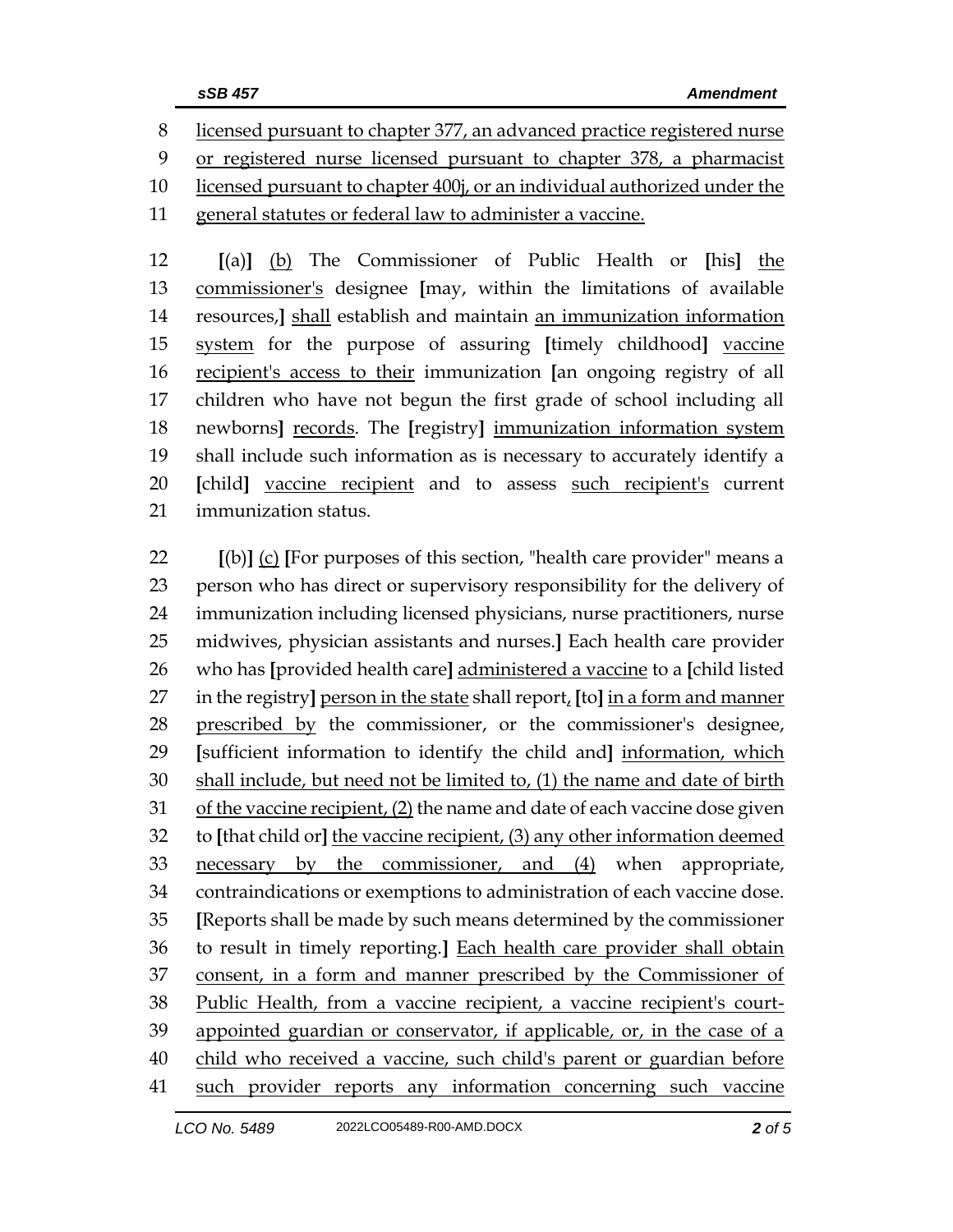recipient or such child to the immunization information system pursuant to this subsection.

 (d) Each health care provider intending to administer vaccines to any **[**child listed on the registry and each parent or guardian of such child shall be provided**]** person may use the immunization information system to determine current information **[**as contained in the registry**]** on the immunization status of **[**the child**]** such person for the purposes of determining whether **[**additional doses of recommended routine childhood immunizations are needed**]** such person requires 51 immunizations, or to officially document immunization status to meet state **[**day**]** child care, **[**or**]** school or higher education immunization entry requirements pursuant to sections 10-204a, 10a-155, 19a-79 and 19a-87b and regulations adopted thereunder.

 (e) Each **[**director of health of any town, city or health district and each**]** school nurse who is required to verify the immunization status for children enrolled in prekindergarten to grade twelve, inclusive, at a public or private school in any town, city or school district pursuant to section 10-204a shall be provided with sufficient information on the children who live in **[**his or her**]** the school nurse's jurisdiction and who are listed on the **[**registry**]** immunization information system to enable determination of which children are overdue for scheduled immunizations and to enable provision of outreach to assist in getting each such child vaccinated.

 (f) The commissioner, or the commissioner's designee, shall provide the director of health of any municipality or health district with sufficient information on the persons who live in such director's jurisdiction and who are listed on the immunization information system in order to address undervaccinated communities and improve health 70 equity.

 (g) The commissioner may use the information in the immunization information system for the purposes set forth in sections 19a-25 and 19a-215 and the regulations promulgated pursuant to said sections. The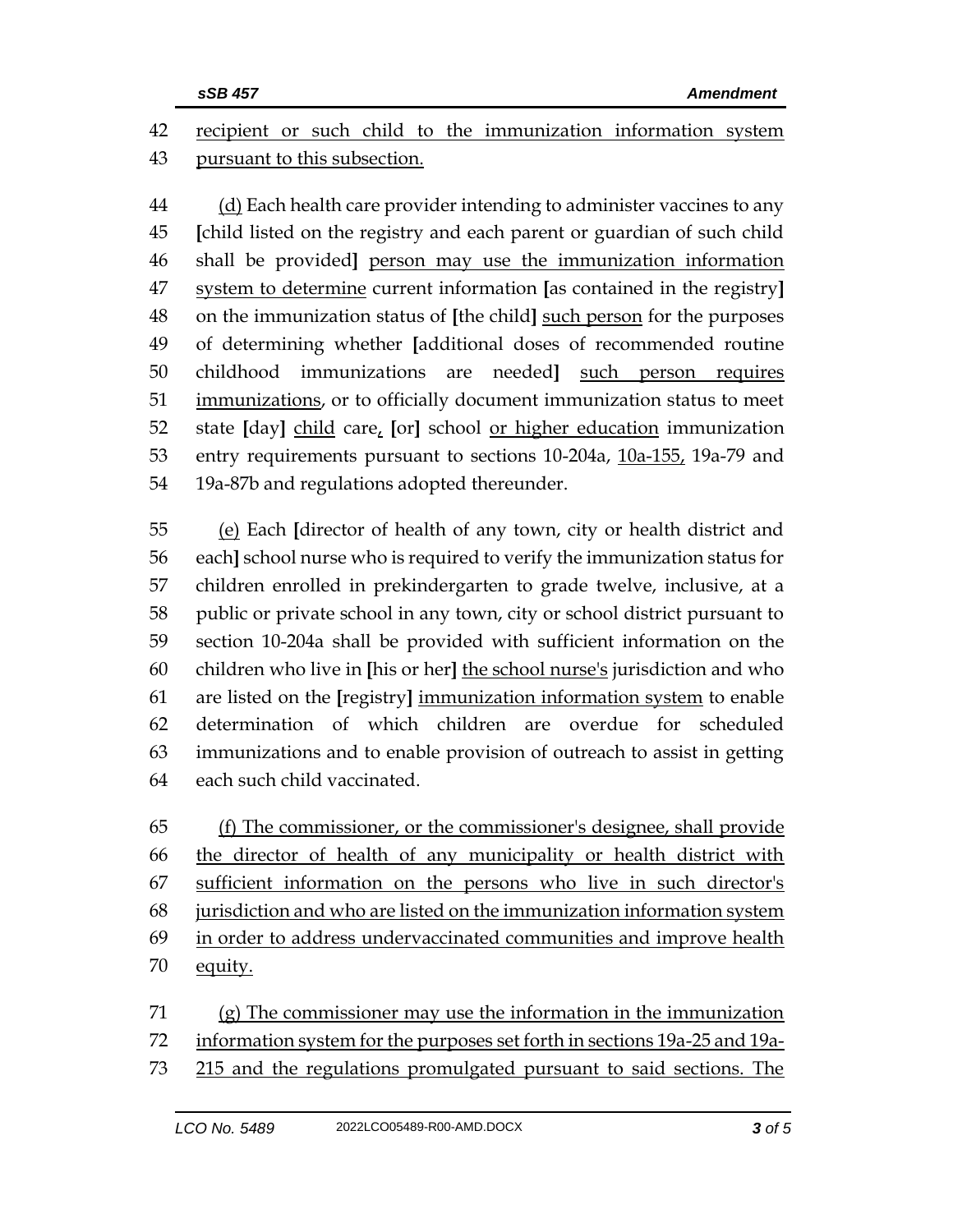| 74  | commissioner, or the commissioner's designee, may exchange                        |  |  |
|-----|-----------------------------------------------------------------------------------|--|--|
| 75  | information in the immunization information system with federal                   |  |  |
| 76  | agencies providing health care services and other states' immunization            |  |  |
| 77  | information systems for the purposes described in this section.                   |  |  |
| 78  | (h) The commissioner shall provide to a vaccine recipient, a vaccine              |  |  |
| 79  | recipient's court-appointed guardian or conservator, if applicable, or, in        |  |  |
| 80  | the case of a child who received a vaccine, such child's parent or                |  |  |
| 81  | guardian access to any information that was provided by a health care             |  |  |
| 82  | provider to the Department of Public Health through the immunization              |  |  |
| 83  | information system regarding such person's vaccination status upon                |  |  |
| 84  | request by such recipient, guardian, conservator, parent or guardian.             |  |  |
|     |                                                                                   |  |  |
| 85  | $[(c)]$ (i) Except as specified in subsections $[(a)$ and] (b) to (h), inclusive, |  |  |
| 86  | of this section, all personal information including vaccination status and        |  |  |
| 87  | dates of vaccination of [individuals] persons shall be confidential               |  |  |
| 88  | pursuant to section 19a-25 and shall not be further disclosed without the         |  |  |
| 89  | authorization of the [child or the child's legal guardian] vaccine                |  |  |
| 90  | recipient, the vaccine recipient's court-appointed guardian or                    |  |  |
| 91  | conservator, if applicable, or, in the case of a child who received a             |  |  |
| 92  | vaccine, such child's parent or guardian.                                         |  |  |
| 93  | The immunization information system shall comply with the<br>(i)                  |  |  |
| 94  | National Centers for Disease Control and Prevention's Immunization                |  |  |
| 95  | Information System Functional Standards, as amended from time to                  |  |  |
| 96  | time.                                                                             |  |  |
| 97  | $(k)$ The commissioner shall adopt regulations, [pursuant to] in                  |  |  |
| 98  | accordance with the provisions of chapter 54, [to specify] to implement           |  |  |
| 99  | the provisions of this section, including, but not limited to, regulations        |  |  |
| 100 | specifying (1) how information on vaccinations [or exemptions from                |  |  |
| 101 | vaccination] and, when appropriate, contraindications or exemptions to            |  |  |

102 administration of each vaccine dose, is reported in a timely manner to the **[**registry,**]** immunization information system, and (2) how

 information on the **[**registry**]** immunization information system is made available to **[**health care providers, parents or guardians, directors of